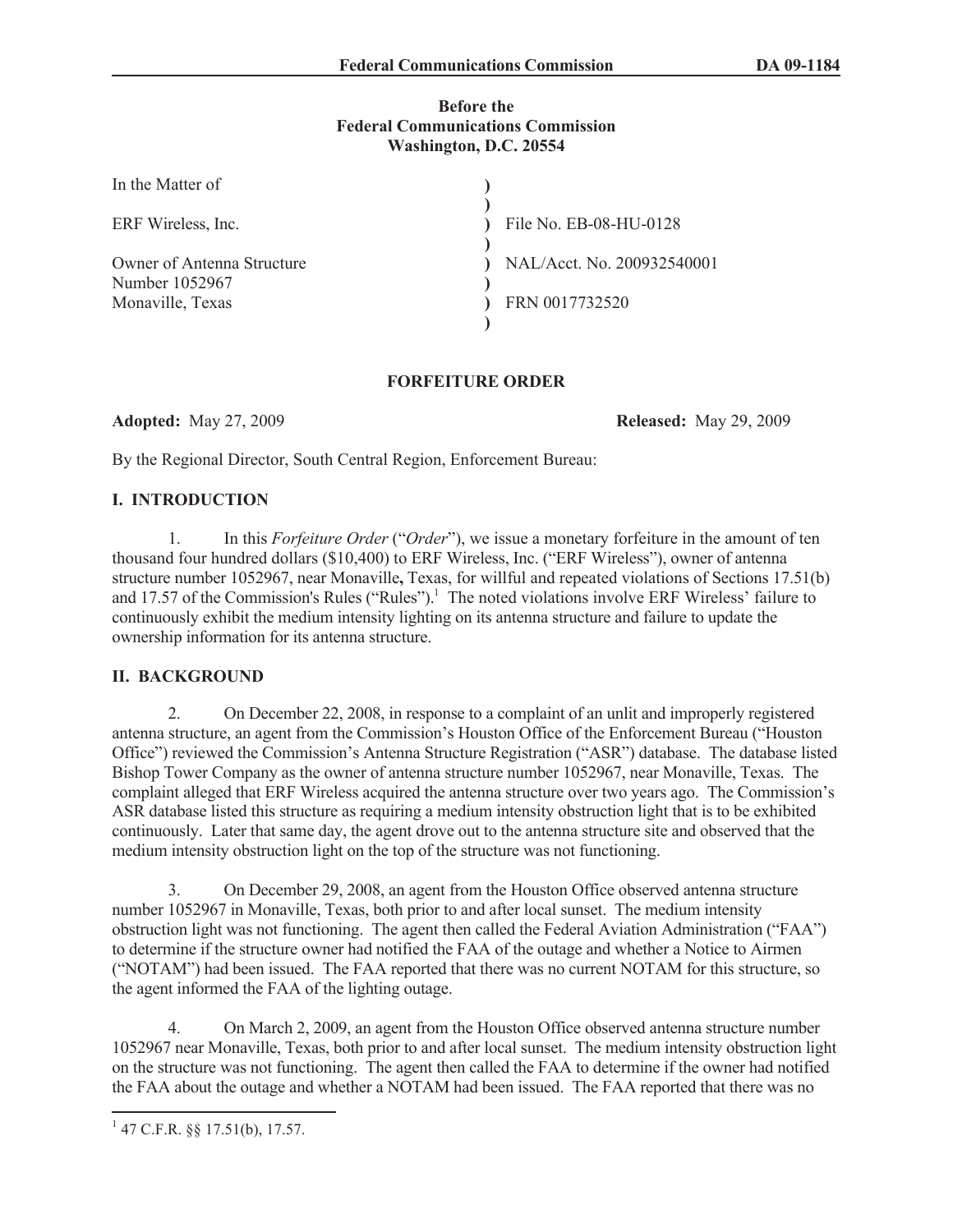current NOTAM for this structure, so the agent informed the FAA of the outage.

5. On March 5, 2009, an agent from the Houston Office interviewed an employee of ERF Wireless about antenna structure number 1052967. The employee stated that ERF Wireless had purchased this antenna structure from Bishop Tower Company at least one year ago and he had no knowledge as to why it would not have been properly registered with the Commission. He also stated that ERF Wireless does not visually check the lights once every 24 hours and had not observed the structure lights for about 6 months. He said that ERF Wireless was not using an automatic alarm system to monitor the lights and that they were in the process of looking for a monitoring system. Later that same day, the agent accompanied by two employees of ERF Wireless inspected antenna structure number 1052967 and observed that the medium intensity obstruction light was not functioning. A visual inspection of the lighting equipment installed at the site revealed it was not functioning. As of March 26, 2009, the ASR database still listed Bishop Tower Company as the owner of antenna structure number 1052967.

6. On March 27, 2009, the Houston Office issued a *Notice of Apparent Liability for Forfeiture* to ERF Wireless in the amount of thirteen thousand dollars (\$13,000), for the apparent willful and repeated violation of Sections 17.51(b) and 17.57 of the Rules.<sup>2</sup> ERF Wireless submitted a response to the *NAL* requesting a reduction or cancellation of the proposed forfeiture.

# **III. DISCUSSION**

7. The proposed forfeiture amounts in this case was assessed in accordance with Section 503(b) of the Act,<sup>3</sup> Section 1.80 of the Rules,<sup>4</sup> and *The Commission's Forfeiture Policy Statement and Amendment of Section 1.80 of the Rules to Incorporate the Forfeiture Guidelines*, 12 FCC Rcd 17087 (1997), recon. denied, 15 FCC Rcd 303 (1999) ("*Forfeiture Policy Statement*"). In examining ERF Wireless' response, Section 503(b) of the Act requires that the Commission take into account the nature, circumstances, extent and gravity of the violation and, with respect to the violator, the degree of culpability, any history of prior offenses, ability to pay, and other such matters as justice may require.<sup>5</sup>

8. Section 17.51(b) of the Rules states that all high intensity and medium intensity obstruction lighting shall be exhibited continuously unless otherwise specified. Antenna structure number 1052967 is required to exhibit continuously a medium intensity obstruction light. An agent from the Houston Office observed that the medium intensity strobe light on antenna structure number 1052967 was not functioning on December 22 and 29, 2008, and on March 2 and 5, 2009. ERF Wireless admitted that it had not observed the structure lights at least once every 24 hours and did not maintain a properly working automatic alarm system to detect the failure of the structure lights.<sup>6</sup> Moreover, ERF Wireless failed to notify the FAA about the lighting outage.<sup>7</sup>

 $3$  47 U.S.C. § 503(b).

 $447$  C.F.R. § 1.80.

 $5$  47 U.S.C. § 503(b)(2)(E).

 $6$  Section 17.47(a) of the Rules states that the owner of any antenna structure which is registered with the Commission and has been assigned lighting specifications … shall make an observation of the antenna structure's lights at least once each 24 hours either visually or by observing an automatic properly maintained indicator designed to register any failure of such lights, to insure that all such lights are functioning properly as required; or alternatively, shall provide and properly maintain an automatic alarm system designed to detect any failure of such lights and to provide indication of such failure to the owner. 47 C.F.R. § 17.47(a).

<sup>7</sup> The owner of an antenna structure is required to "report immediately by telephone or telegraph to the nearest Flight Service Station or office of the FAA any observed or otherwise known extinguishment or

<sup>2</sup> *Notice of Apparent Liability for Forfeiture*, NAL/Acct. No. 200932540001 (Enf. Bur., Houston Office, March 27, 2009) ("*NAL*").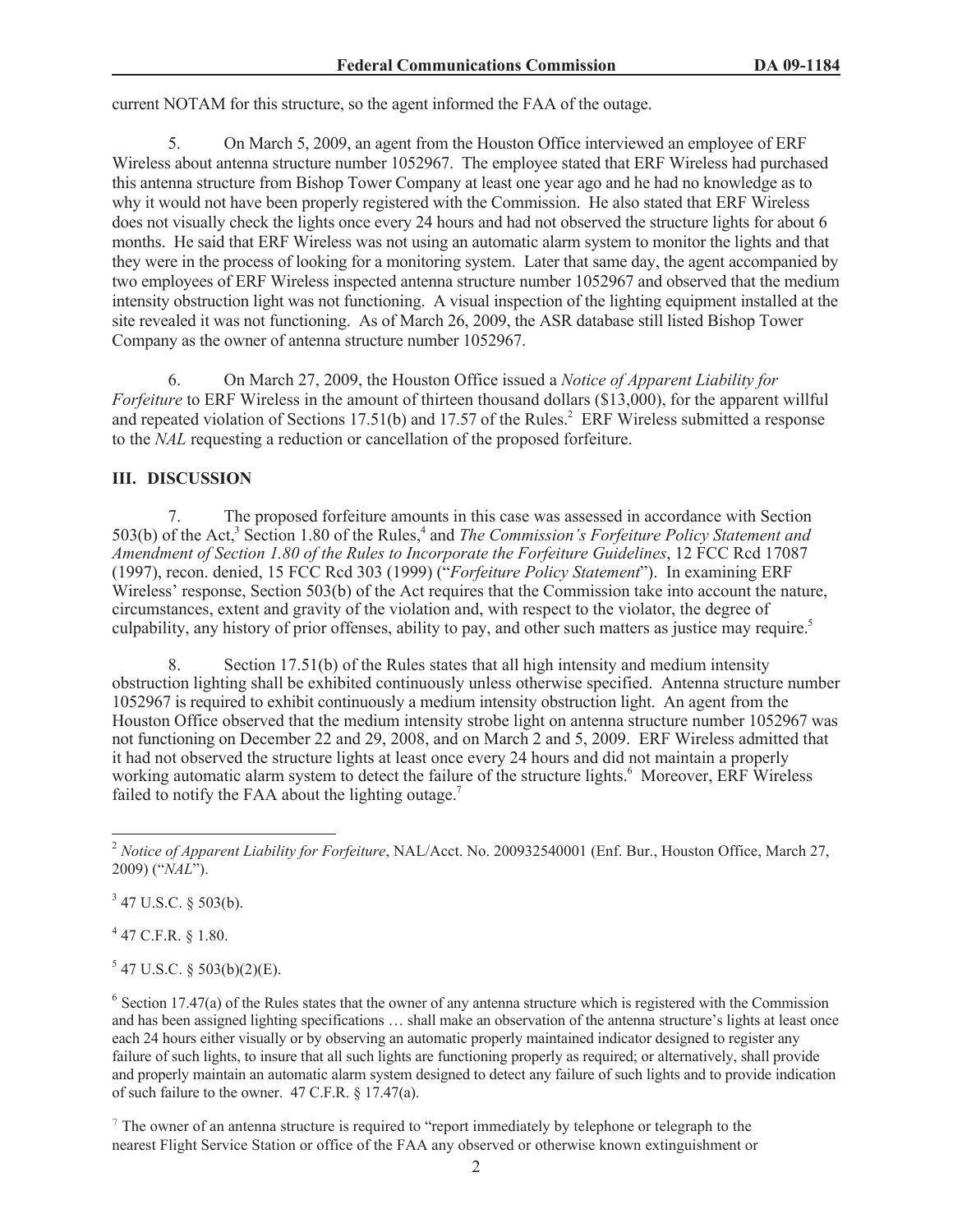9. Section 17.57 of the Rules states that the owner of an antenna structure which is registered with the Commission must notify immediately the Commission upon any change in ownership information. ERF Wireless purchased antenna structure number 1052967 at least as early as March 2008. ERF Wireless was informed that it was not listed as the structure owner in the ASR database on March 2, 2009. However, as of March 24, 2009, the previous owner of the structure was still listed as the structure owner in the ASR database.

10. In response to the *NAL*, ERF Wireless states that is has replaced the medium intensity light on its antenna structure, updated the ownership information in the ASR database, and is trying to install an alarm system for the structure lights. However, corrective action taken to come into compliance with the Rules after an inspection is expected, and does not nullify or mitigate any prior forfeitures or violations.<sup>8</sup>

11. Finally, ERF Wireless requests a reduction of the forfeiture, because, "in its five year history, ERF has no prior offenses." We have reviewed our records and conclude that the forfeiture should be reduced to \$10,400, based on ERF Wireless' history of compliance with the rules.

12. We have examined ERF Wireless' response to the *NAL* pursuant to the statutory factors above, and in conjunction with the *Forfeiture Policy Statement*. As a result of our review, we reduce the proposed forfeiture to \$10,400, based on ERF Wireless' history of compliance with the rules.

## **IV. ORDERING CLAUSES**

13. Accordingly, **IT IS ORDERED** that, pursuant to Section 503(b) of the Communications Act of 1934, as amended, and Sections 0.111, 0.311 and 1.80(f)(4) of the Commission's Rules, ERF Wireless, Inc. **IS LIABLE FOR A MONETARY FORFEITURE** in the amount of ten thousand four hundred dollars (\$10,400) for violations of Sections 17.51(b) and 17.57 of the Rules.<sup>9</sup>

14. Payment of the forfeiture shall be made in the manner provided for in Section 1.80 of the Rules within 30 days of the release of this Order. If the forfeiture is not paid within the period specified, the case may be referred to the Department of Justice for collection pursuant to Section 504(a) of the Act.<sup>10</sup> Payment of the forfeiture must be made by check or similar instrument, payable to the order of the Federal Communications Commission. The payment must include the NAL/Account Number and FRN Number referenced above. Payment by check or money order may be mailed to Federal Communications Commission, P.O. Box 979088, St. Louis, MO 63197-9000. Payment by overnight mail may be sent to U.S. Bank – Government Lockbox #979088, SL-MO-C2-GL, 1005 Convention Plaza, St. Louis, MO 63101. Payment by wire transfer may be made to ABA Number 021030004, receiving bank TREAS/NYC, and account number 27000001. For payment by credit card, an FCC Form 159 (Remittance Advice) must be submitted. When completing the FCC Form 159, enter the NAL/Account number in block number 23A (call sign/other ID), and enter the letters "FORF" in block number 24A (payment type code). Requests for full payment under an installment plan should be sent to: Chief Financial Officer -- Financial Operations, 445 12th Street, S.W., Room 1-A625, Washington, D.C. 20554. Please contact the Financial Operations Group Help Desk at 1-877-480-3201 or Email:

improper functioning of any top steady burning light or any flashing obstruction light, regardless of its position on the antenna structure, not corrected within 30 minutes." 47 C.F.R. § 17.48.

8 *See e.g., Syntax-Brillian Corporation*, Forfeiture Order and Notice of Apparent Liability for Forfeiture, 23 FCC Rcd 6323 (2008); *AT&T Wireless Services, Inc.*, Forfeiture Order, 17 FCC Rcd 21866 (2002); *Seawest Yacht Brokers*, Forfeiture Order, 9 FCC Rcd 6099 (1994).

9 47 U.S.C. § 503(b); 47 C.F.R. §§§ 0.111, 0.311, 1.80(f)(4), 17.51(b), 17.57.

 $10$  47 U.S.C. § 504(a).